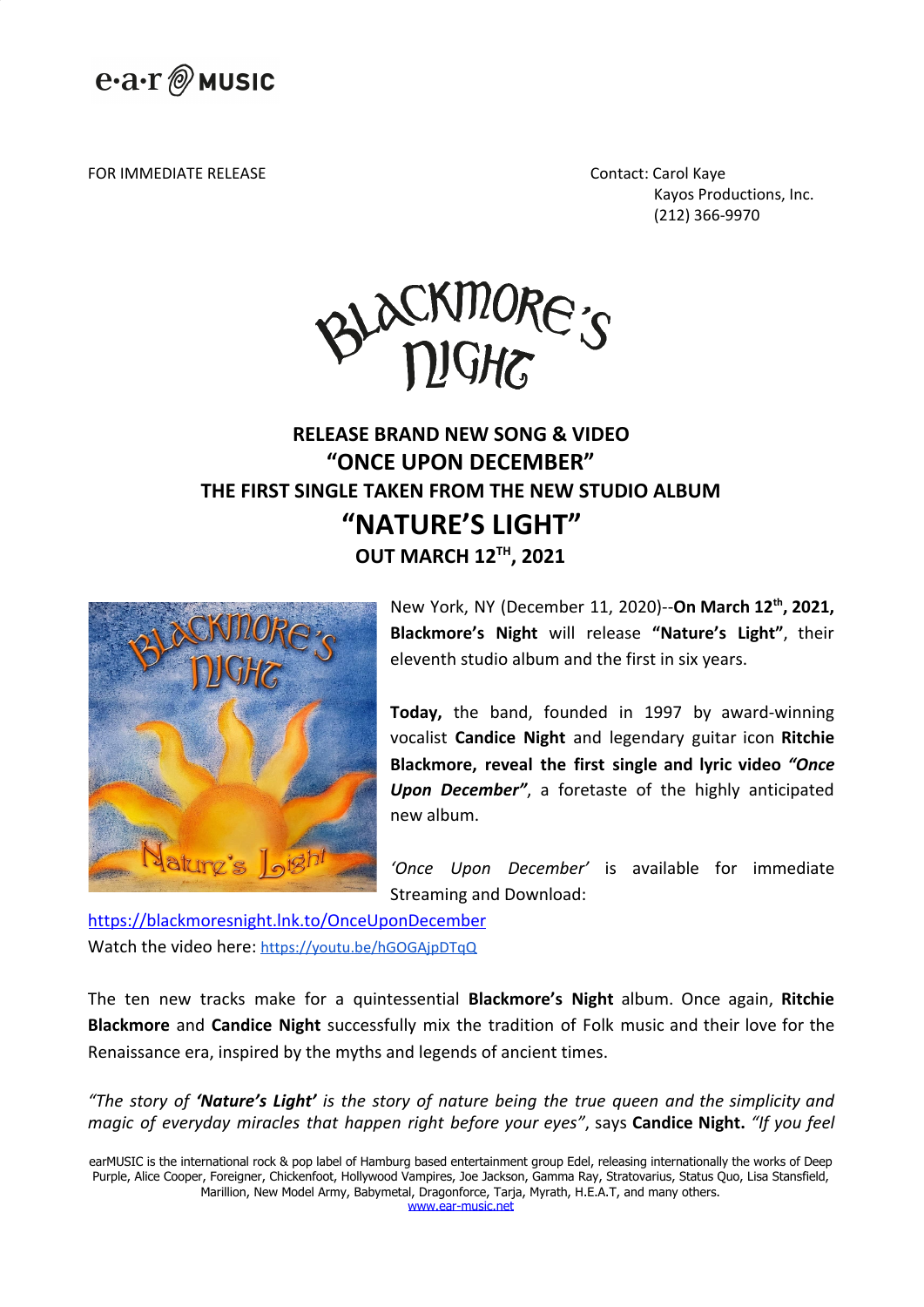

*stagnant or repressed in your surroundings, it is important to take a break from the mundane and go where your heart leads you. It allows you to recharge and begin again with fresh and renewed* energy. For some it is the ocean, for some the woods, for some feeling the sun on your face. Our *music is an escape from the stress and pressure of modern times. Journey back through time with us, to a simpler, magical time where music enters your heart and soul."*

Transcend time with **Blackmore's Night** to a world with no stress, just the beauty of nature, and fairy tales, sunsets and moonlit skies. Welcome to the **Blackmore's Night** experience.

While the album is rooted in a traditional approach, fans of **Ritchie Blackmore**'s unique style will not be disappointed. Heartfelt ballads, such as a brand-new version of '*Wish You Were Here',* set the scene for the magical tales on *'Four Winds'* and *'The Twisted Oak'*. On the two instrumental tracks - *'Darker Shade Of Black'* and *'Der letzte Musketier'* – Ritchie's guitar brilliance shines through.

**On March 12th ,2021,** the band's new studio album **"Nature's Light"** will be released on multiple formats on earMUSIC. Among these is a **Strictly Limited 2CD Hardcover Mediabook Edition** including a bonus CD featuring a carefully selected set of **Blackmore's Night**'s masterpieces from their extensive back catalogue. Furthermore, the album will become available as a **CD Digipak Edition**, a **Strictly Limited Heavyweight 1LP Gatefold Edition on Yellow Vinyl**, a **180g 1LP Gatefold Edition on Black Vinyl** as well as **Digital**.

## **TRACKLIST**

- 01. ONCE UPON DECEMBER
- 02. FOUR WINDS
- 03. FEATHER IN THE WIND
- *04.* DARKER SHADE OF BLACK *(INSTRUMENTAL)*
- 05. THE TWISTED OAK
- 06. NATURE'S LIGHT
- *07.* DER LETZTE MUSKETIER *(INSTRUMENTAL)*
- 08. WISH YOU WERE HERE (2021)
- 09. GOING TO THE FAIRE
- 10. SECOND ELEMENT

**"Nature's Light"** is available for pre-order: <https://blackmoresnight.lnk.to/NaturesLight>

earMUSIC is the international rock & pop label of Hamburg based entertainment group Edel, releasing internationally the works of Deep Purple, Alice Cooper, Foreigner, Chickenfoot, Hollywood Vampires, Joe Jackson, Gamma Ray, Stratovarius, Status Quo, Lisa Stansfield, Marillion, New Model Army, Babymetal, Dragonforce, Tarja, Myrath, H.E.A.T, and many others. [www.ear-music.net](http://www.ear-music.net/)